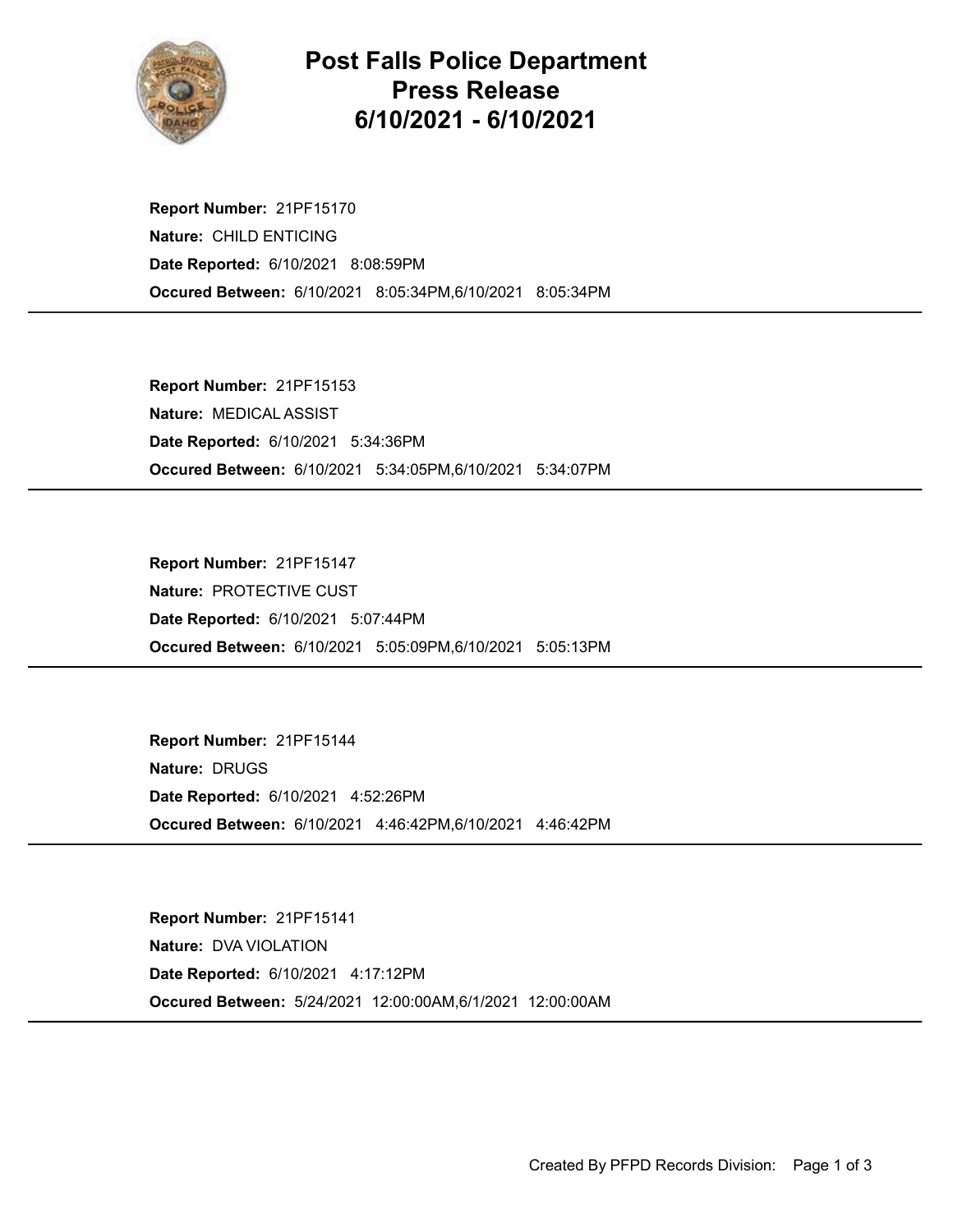Occured Between: 6/10/2021 3:42:29PM,6/10/2021 3:42:29PM Report Number: 21PF15136 Nature: THEFT Date Reported: 6/10/2021 3:43:53PM

Occured Between: 6/10/2021 2:41:07PM,6/10/2021 2:41:07PM Report Number: 21PF15129 Nature: THEFT Date Reported: 6/10/2021 2:42:49PM

Occured Between: 6/10/2021 2:39:06PM,6/10/2021 2:39:06PM Report Number: 21PF15126 Nature: COMPUTER CRIME Date Reported: 6/10/2021 2:39:06PM

Occured Between: 6/10/2021 12:41:17PM,6/10/2021 12:41:17PM Report Number: 21PF15112 Nature: ATEMPT-LOCATE Date Reported: 6/10/2021 12:41:48PM

Occured Between: 6/10/2021 10:35:00AM,6/10/2021 10:35:00AM Report Number: 21PF15093 Nature: RECOVERED PROP Date Reported: 6/10/2021 10:35:45AM

Occured Between: 6/10/2021 9:56:02AM,6/10/2021 9:56:02AM Report Number: 21PF15088 Nature: ABANDONED VEHIC Date Reported: 6/10/2021 9:57:50AM